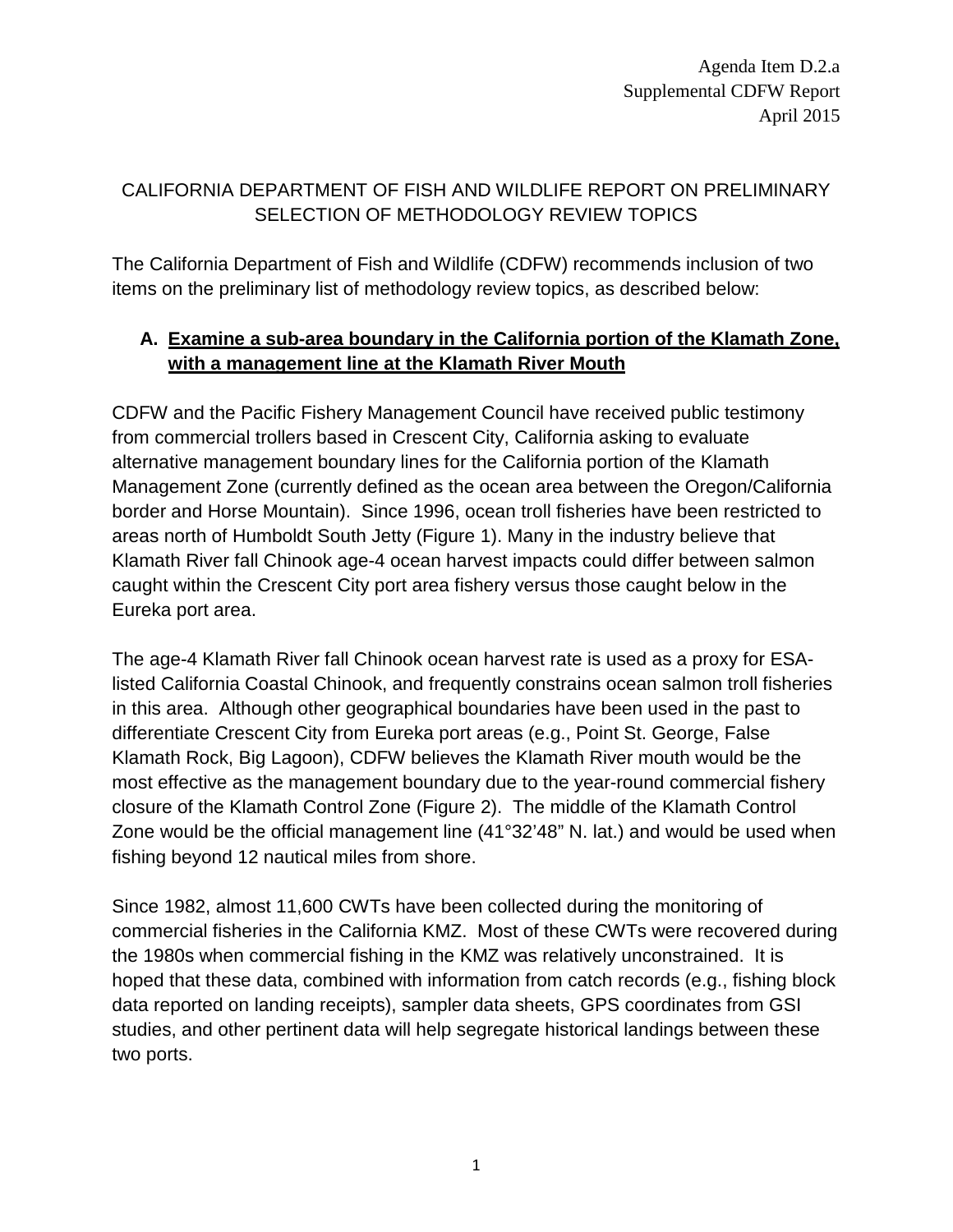## *Consideration of Future Test Fisheries*

Existing data may be insufficient to adequately inform ocean fishery management decisions; thus test fisheries may be needed in the future to collect CWTs and other biological data from the two proposed sub-management areas. Conversely, existing data may suggest a new management boundary is warranted, resulting in the need to explicitly evaluate the appropriateness of such a boundary. Council Operating Procedures 18 defines the protocol for industry sponsored salmon test fishery proposals, including specifications of proposal contents and timeline.

Proposals received three weeks in advance of the Pacific Fishery Management Council November meeting may be considered for the following fishing season. Thus, a proposed test fishery could be implemented no earlier than May 2016, provided complete proposals are received by the Council not later than October 24, 2015 and are approved during the April 2016 meeting. CDFW recommends that the purpose of any proposed KMZ test fishery would be to determine if fishery impacts, including age-4 Klamath River fall Chinook ocean harvest rates, differ between the two areas on a temporal basis.



Figure 1. The Klamath Management Zone is defined as the ocean area between Humbug, Oregon and Horse Mountain, California. Commercial salmon trollers are restricted to the area north of Humboldt South Jetty in Eureka, California. (Map by WDFW for PFMC use)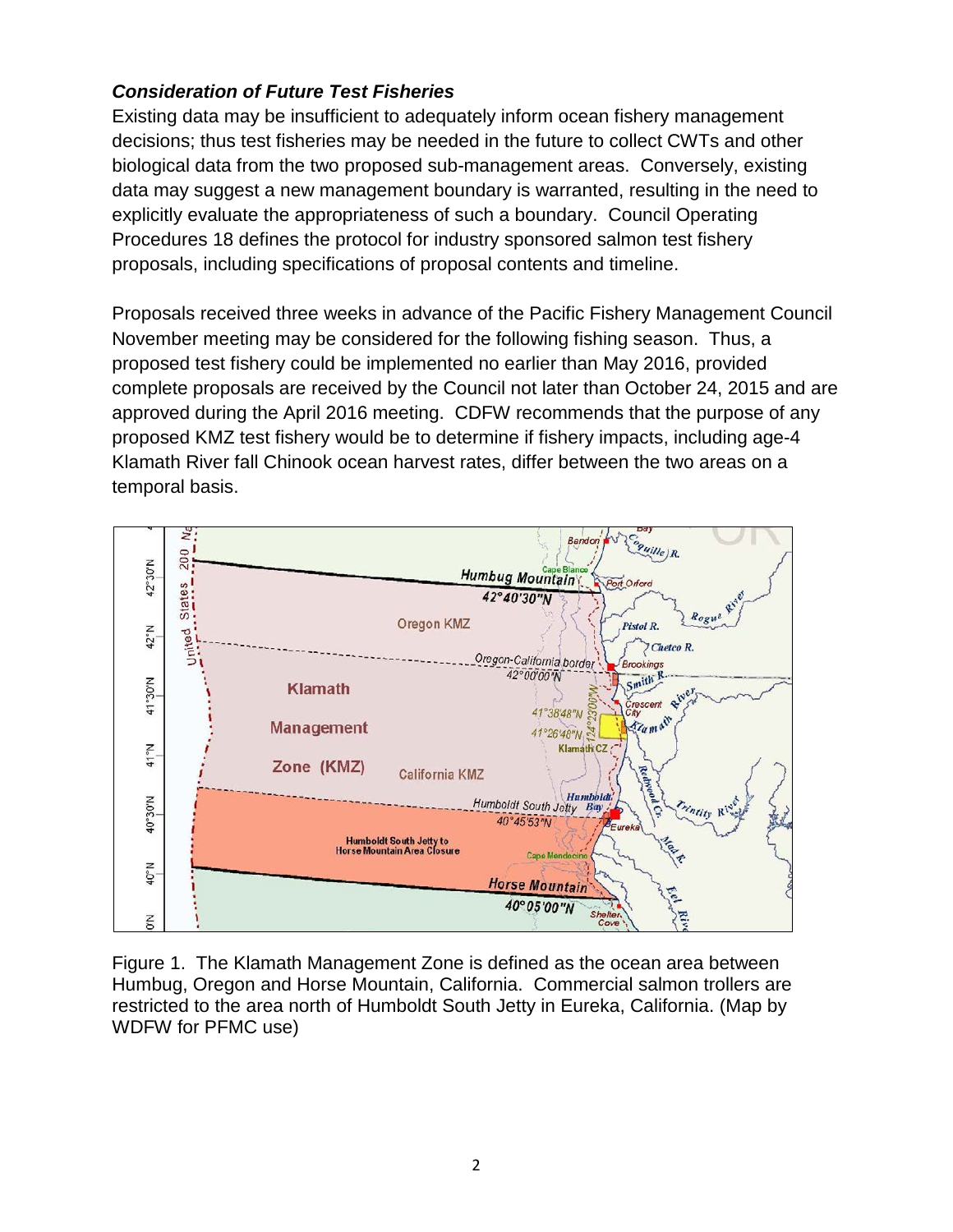

Figure 2. Klamath Control Zone (KCZ): No salmon may be taken in the ocean area surrounding the Klamath River mouth, bounded on the north by 41°38'48" N. lat. (approximately 6 nautical miles north of the Klamath River mouth), on the south by 41°26'48" N. lat. (approximately 6 nautical miles south of the Klamath River mouth), and on the west by 124°23'00" W. long (approximately 12 nautical miles off shore). The proposed new management line would extend west from the KCZ at 41°32'48" N. lat.

## **B. Examine a potential Point Sur management line in the winter run harvest model (WHRM) and cohort reconstruction, including how this may impact the Sacramento Index and Ocean Harvest models.**

CDFW's cursory review of available coded-wire tag data, coupled with trends suggested in a number of genetic stock identification (GSI) studies, suggests that there may be considerably different winter run impact rates in fisheries within the current Monterey